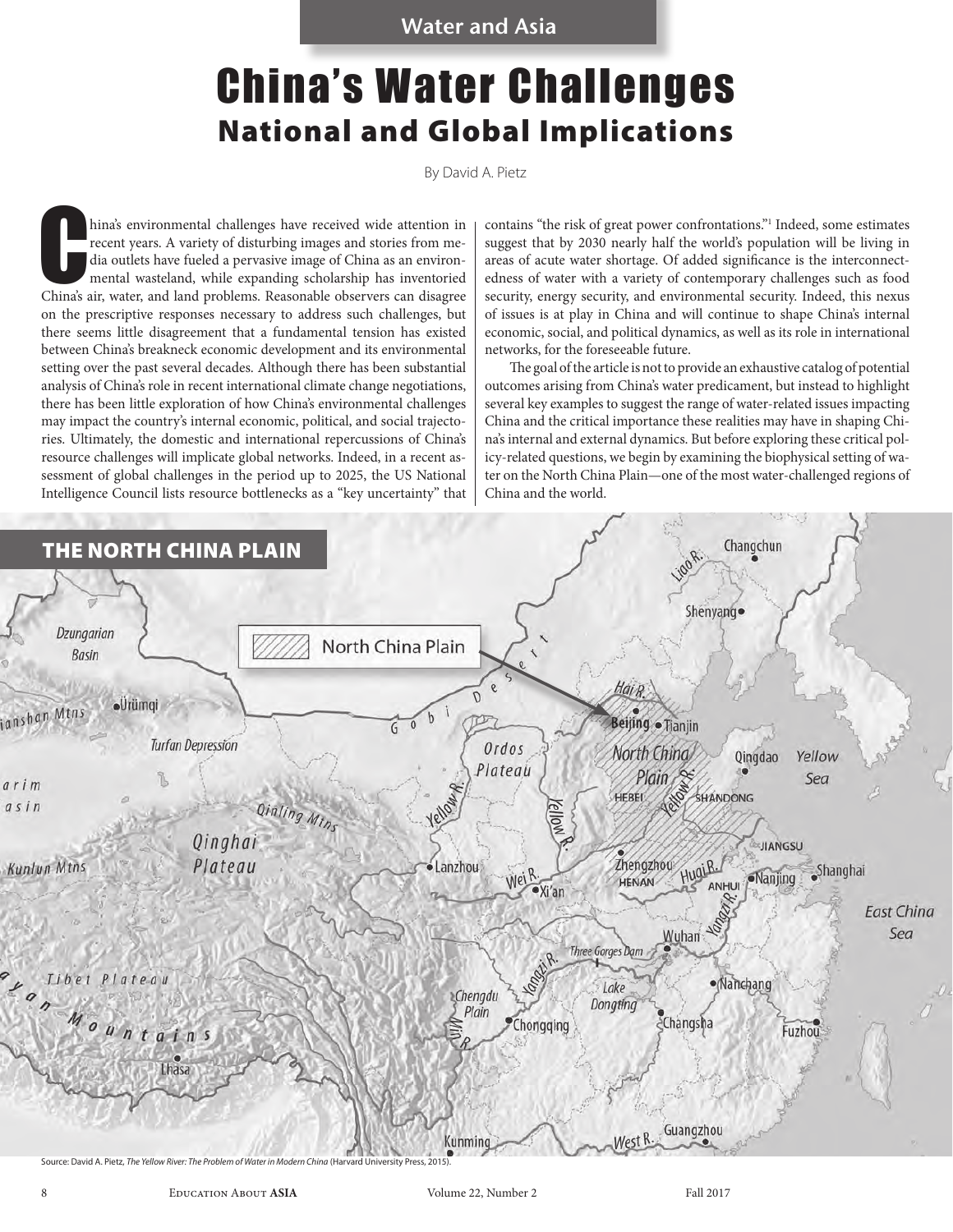

Source: David A. Pietz, *The Yellow River: The Problem of Water in Modern China* (Harvard University Press, 2015).

#### Water and Climate in China

Although China ranks fourth in global freshwater reserves, it possesses the second-lowest per capita water supply of any country in the world.<sup>2</sup> One of the most critical areas of shortage is the North China Plain, a region covering approximately 409,500 square kilometers (158,000 square miles). Despite the fact that one of China's mighty rivers flows through this region, compared to the more humid south, north China's limited water resources have been a persistent challenge to human communities inhabiting the plain for centuries. The Yellow River Valley and the North China Plain constitute one of the economic and social cores of China—generating over 20 percent of the nation's grain supply and among the most densely populated regions in the world. However, water in the region has become an endangered commodity. The North China Plain accounts for less than 10 percent of China's total water resources, despite sustaining over 30 percent of its population. Per capita water availability on the North China Plain is 225 cubic meters (59,439 gallons) per year, while China's average per capita water supply is 2,300 cubic meters (607,596 gallons). For the past several decades, per capita water resources in North China averaged one-tenth the world average. Rapid economic development since 1978 has had profound consequences for the limited water resources of the North China Plain region. Water tables have declined by an average of 1.5 meters (1.64 yards) per year since 1990. In 1997, the river ran dry 780 kilometers **(**485 miles**)** upstream from the river mouth.<sup>3</sup> At the same time, industrial, agricultural, and household pollutants have rendered water in downstream segments of the river unsafe for any use.

## *The North China Plain accounts for less than 10 percent of China's total water resources, despite sustaining over 30 percent of its population.*

What forces have generated these increasingly severe water problems on the North China Plain? To be sure, hyper-economic growth since 1978 has unleashed voracious demand to accommodate industrial expansion, urban growth, and agricultural intensification. At the same time, however, we must also examine water management during the Maoist period (1949– 1978). After 1949, the government of the People's Republic of China sought to promote rapid agricultural and industrial development consistent with building "Communist modernity." Breakneck expansion of irrigation facilities resulted in massive exploitation of surface and groundwater supplies, with little concern for conservation or water quality. In short, the water management practices of the Maoist period cast a long shadow over water resources in the post-Mao era.

China itself is a microcosm of global water problems. On a per capita basis, there is sufficient water across the globe to meet human demand. The critical problem, of course, is distribution. The north-south hydrologic divide in China mirrors global inequities in water availability. Pollution also hits those regions harder that have limited water resources. At the same time, global demand is dominated by agricultural irrigation, while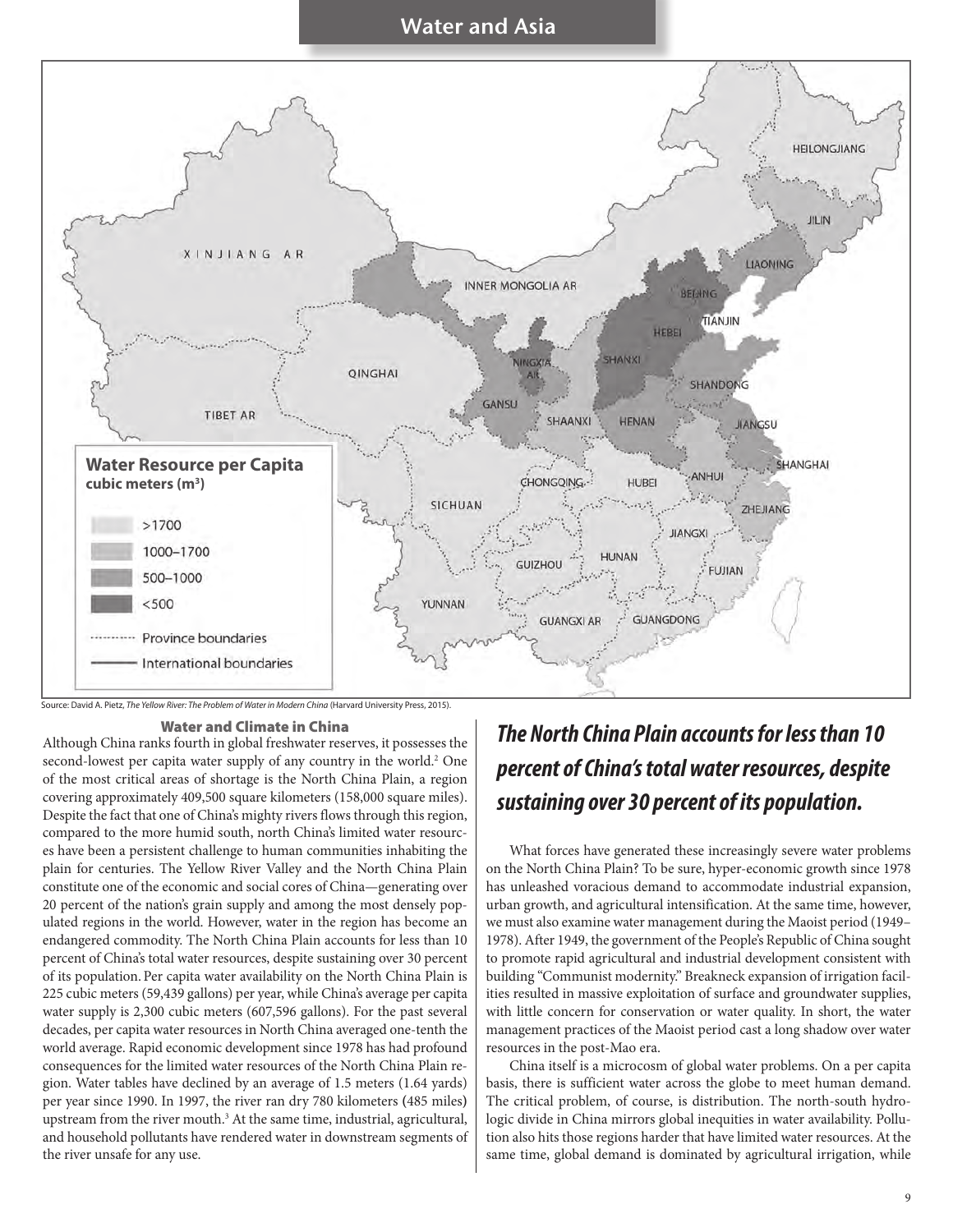

Construction in the central business district of Beijing. Between the weight of construction and groundwater depletion, Beijing is sinking by four inches per year. Source: *Wikimedia Commons*, photo by Morio, at https://tinyurl.com/y7ncxaoj.



May 2013, Kunming, Yunnan Province, China. NIMBY (Not in My Back Yard) protesters wearing facemasks march against a PX petrochemical and plastics plant planned for a nearby town. Source: *China Story* website at https://tinyurl.com/y8c7cwdb.

urban and industrial uses increasingly compete with the rural sector for water. What requires our attention in China are the potential internal and external consequences of these water dynamics. How might resource constraints affect China's economic performance? This is a fundamental question, and the political and social stability of China rests, in part, on its outcome. And given the increasing ties that bind global economic health with China's economic health, water constraints in China have the potential to shape global exchange. Considering China's 1.4 billion people, what happens politically in China is a global issue. That these questions of national and global stability rest on a historically marginal ecological foundation is of course rather remarkable. But what compels our further attention is the compounding effects of global climate change. Climate change is the wild card that looms large in Chinese policy and scientific circles, and is one factor that generates a fixation on supply as the state aggressively pursues massive engineering projects on the Himalayan and Tibetan plateaus.

Water and the Shaping of Internal Political Discourse Water scarcity and its impact on economic opportunity could develop into an important faultline for the nation's political stability. The introduction of market forces beginning in 1978 had a potent transformative effect on the social and economic landscape of China. The consequences of urbanization and rapid industrialization generated water quantity and quality challenges. These problems began to obstruct further economic restructuring, while at the same time creating social and political tensions.



Wastewater from the Shaanxi Aowei Qianyuan Chemical Industry Factory is discharged into the Huangpuchuan River, which flows into the Yellow River. Source: *Greenpeace Energy Desk* blog at https:// tinyurl.com/yakgxusn. © Greenpeace/Lu Guang.

#### The Growth of Environmental Consciousness

Over the past two decades, environmental transformations have introduced new values and actors into China's water sector. The human, material, and cultural costs of all water projects—from local, small-scale water development to massive projects such as Three Gorges and the Southto-North Water Diversion Project—have generated fissures and have brought about a growing sensitivity to the environmental consequences of breakneck economic development. From prominent activists like Dai Qing and Ma Jun and civil society organizations like Friends of Nature to local groups reacting to problems in their backyards, state and party are faced with interest groups that can articulate opposition to national policies and local conditions (rural and urban) that resonate across China. While the party has occasionally tacitly encouraged moderate environmental activism and reportage to help the central government enforce environmental mandates on recalcitrant local governments and enterprises, it is keenly aware of the role played by environmental protesters as the leading edge of a broader oppositional agenda in the former Soviet Union and Eastern Bloc states.

Data released a decade ago on public protests and disturbances stunned many observers in China and abroad. A large number of these protests was sparked by grievances over water supply. Water disputes increased from 16,747 in 1986 to 94,405 in 2004. From the protests in 2000, when thousands of angry Shandong farmers responded to inadequate water supply by diverting reservoir water that had been allocated to Beijing, to the violent clashes between several thousands of villagers relocated for the South-to-North Water Diversion Projects, many of these protests emanated in rural areas. Access to sufficient quantities of clean water is one component of China's growing urban-rural divide. Furthermore, the water available to rural users is often polluted from agricultural runoff or from insufficiently regulated rural enterprises. Certainly, urban constituencies are not immune to water problems, as evinced by the headline-grabbing spill of 100 tons of the carcinogen benzene into the Songhua River in 2005.

Rural Chinese, however, lack institutional structures to cope with the economic and health consequences of water degradation. Public health systems in rural China are hard-pressed to manage water-borne diseases such as diarrhea, which is the leading cause of death among rural children under five years of age. Frustration over water quantity and quality is one component of a "perfect storm" that, combined with other factors (like environmental issues, corruption, income disparities, and a fraying social safety net), could "present a unifying focal point for dissent that crosses geographic, cultural, socioeconomic, and political lines."4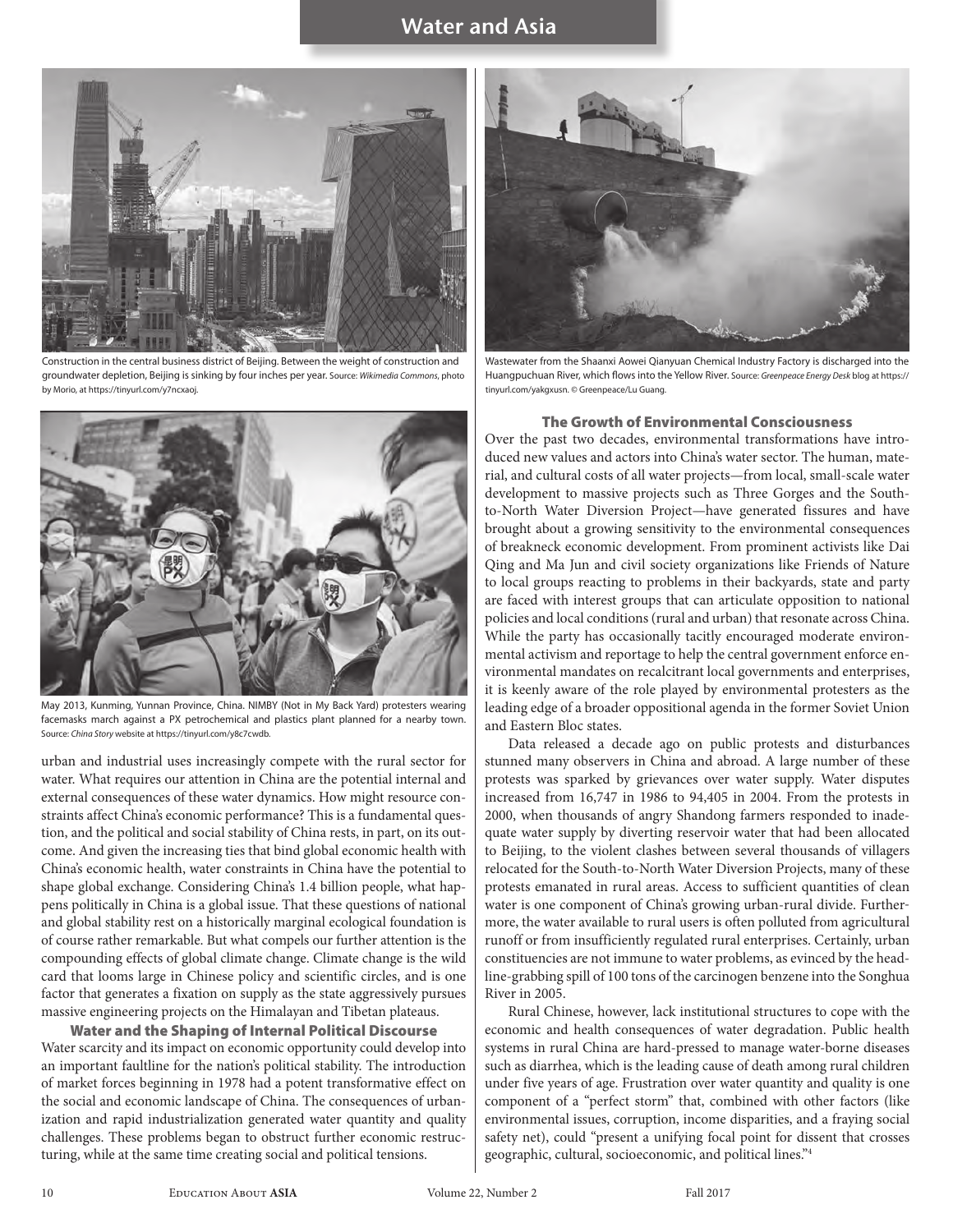

The Hongyanhe Nuclear Power Plant is the first nuclear power station in northeastern China and will reach forty-five billion kWh annually. Source: *Good News Planet TV* website at https://tinyurl.com/ yahvfjob.

#### Water and Agriculture

Perhaps the single-greatest concern related to water in China is food. With just 7 percent of the world's arable land, China attempts to feed roughly one-quarter of the world's population. Maintaining grain self-sufficiency requires maintaining sufficient land under cultivation with access to clean surface and subsurface water supplies. Indeed, over half of China's farmland is irrigated. During the past several decades, estimates of China's agricultural acreage have diverged rather dramatically, but a central concern of state leaders has been to limit the impact of rapid urbanization and industrial development on land resources. But this has been a difficult task. With incessant pressures of economic development forces, and with the limited reach of the central government in regulating unchecked urban and industrial expansion, central mandates designed to preserve farmland have been compromised. Complicating the food security calculus has been the evolution of consumption patterns that have driven changes in agricultural production. The diets of increasingly affluent urban consumers has diversified; farmers moved up the value-added production chain from grains to fruits, vegetables, and nuts. Second, larger supplies of grain are necessary to feed livestock, as urban consumers increasingly incorporate animal proteins in their diets. With available grain production for human consumption stressed by land and water constraints, and production and consumption patterns influenced by the domestic market, the challenge for China to meet its oft-stated goal of food self-sufficiency is to maximize grain production by stabilizing agricultural acreage and maintaining access to clean irrigation water. Chinese farmers produce roughly 90 percent of the country's staple agricultural products, but the pressures of demographic expansion, as well as industrial and urban expansion, continue apace.

The critically important issue is how to use water more efficiently in the agricultural sector. There is significant capacity in China's irrigation infrastructure to increase water efficiency, but ambiguous property rights and a fractured administrative structure are significant obstacles to implementation of demand management policies. At the same time, pollution limits access to clean surface and groundwater sources. The pressures on China's agricultural economy have generated a pernicious cycle that contributes to degraded water resources. Intensification of fertilizer use, a critical input to increasing agricultural yields, has at the same time generated pollution of farmland irrigation sources and waterways. As reported b**y** Renmin University in Beijing, China produced roughly 24 percent of world grain output, but "its use of fertilizer accounted for more than 35 percent of total global consumption," suggesting the significant intensification of agricultural cultivation. The report goes on to note that China's



A fisherman casts his net in the Yellow River near an industrial plant dumping toxins into the river. Source: *Greenpeace Energy Desk* blog at https://tinyurl.com/yakgxusn. © Greenpeace/Lu Guang.



June 2015, harvesters reap wheat in Shandong, Cheng'an County, north China's Hebei Province of the North China Plain. Source: The Ministry of Agriculture of the People's Republic of China website, photo by Xinhua/Wang Xiao, at https://tinyurl.com/ycdwk927.

## *With just 7 percent of the world's arable land, China attempts to feed roughly one-quarter of the world's population.*

grain production had increased more than eightfold from the 1960s, while use of nitrogen fertilizers had surged by about fifty-five times."5

#### Water and the Government Bureaucracy

Water stresses may also continue to generate tensions within the bureaucratic fabric of China. The allocation of scarce water resources falls within the administrative bailiwick of a dizzying number of government ministries and agencies. Decision-making processes within this fractured bureaucracy are notoriously characterized by competing interests and mistrust. Once decisions are made, these competing interests again shape implementation, and the interests of provincial and local governments have proved remarkably immune to central government mandates. To cite one fundamental problem of allocation between rural and urban constituents: the Ministry of Water Resources reports that 60 percent of China's cities face water shortages, while Beijing (on the North China Plain) has access to one-third of the world average per capita supply.<sup>6</sup> In rural sectors, it is estimated that 500 million residents are exposed to contaminated drinking water. There are myriad central, provincial, and municipal agencies involved in adjudicating these water allocation and water degradation issues. The Ministry of Water Resources, the Ministry of Agriculture, the Ministry of Industry, and the Ministry of Environmental Protection are just a few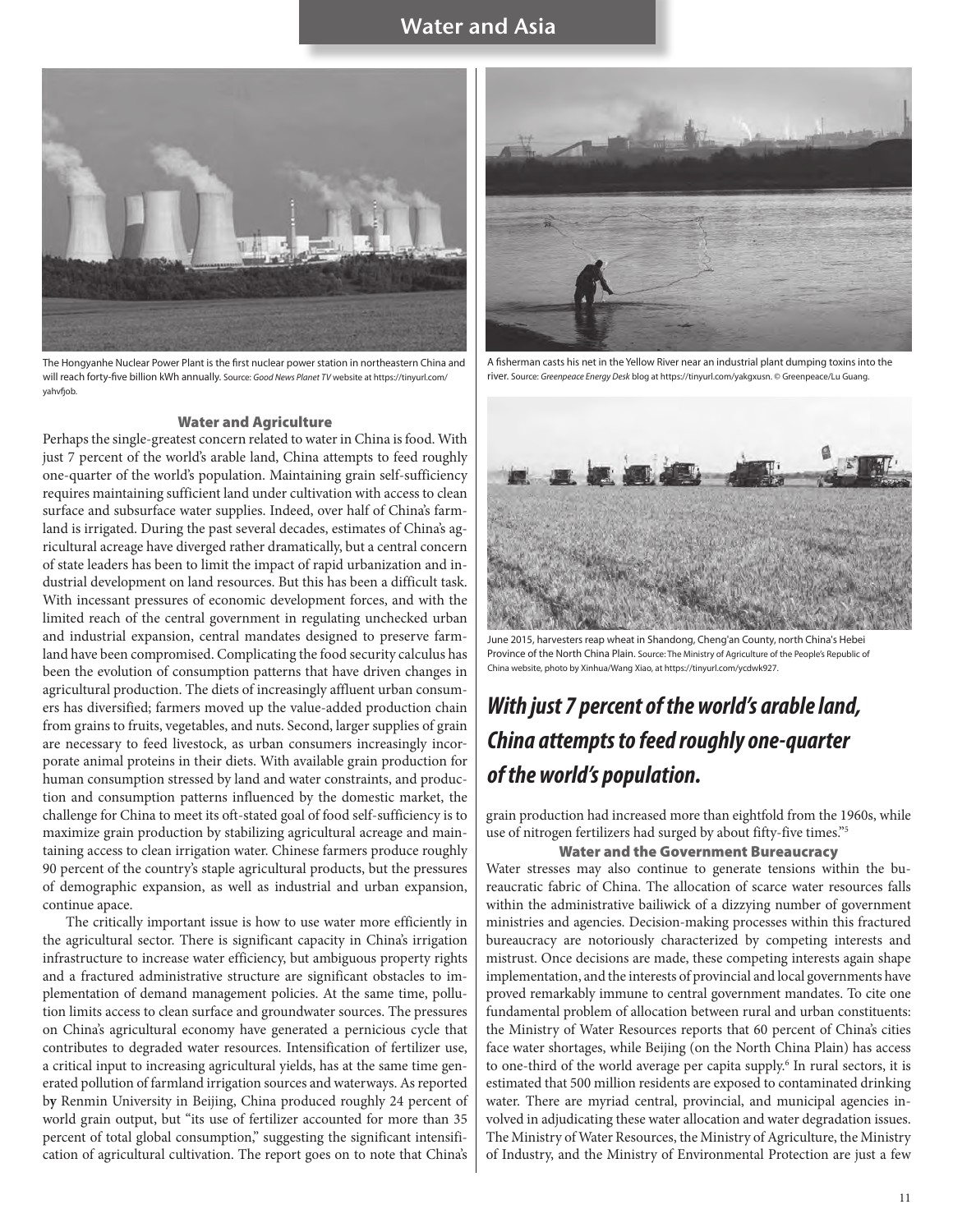*There has been comparatively little discussion of how China's concerns over water and food security might shape interstate relations, particularly in Southeast Asia and sub-Saharan Africa.*



Screen capture from *Talk Africa: China Africa Agriculture Co. Operation*, a CCTV (China Central Television—Africa) production, explores China's role in helping equip farmers in Zimbabwe with the necessary knowledge and skills to achieve its full agricultural potential. Source: *YouTube* at https://tinyurl.com/.y82kfaeq.



Screen capture from *Chinese Investment Boosts Africa's Agricultural Development*, a CCTV (China Central Television—Africa) news documentary that discusses the benefits of a joint Sino-African agricultural firm in Zambia. Source: *YouTube* at https://tinyurl.com/y8o2du6c.

of the government agencies, and at only the central level, that have critical interests in water administration. Bureaucratic constituencies fracture and coalesce around water policy. In the same spirit, provincial-level compacts regulating water withdrawals from interprovincial waterways are notoriously contentious and lack effective oversight mechanisms. Thus, water constraints hold the potential to create disequilibria within a state administrative structure already stressed by bureaucratic fault lines.

### Water and China's International Networks

There has been comparatively little discussion of how China's concerns over water and food security might shape interstate relations, particularly in Southeast Asia and sub-Saharan Africa. What are the potential implications of China's water and food security concerns for the global community? China has sought to ameliorate domestic agricultural production bottlenecks, deflect reliance on international markets, and minimize future price volatility by investing in agricultural land and production abroad. These efforts have mixed consequences for global interests. Chinese purchases on international corn and soybean markets will benefit global grain-producing regions. At the same time, China's investments in agricultural regions of Africa and Southeast Asia may pose challenges to the interests of a variety of polities in those regions.

The estimated fifteen to twenty million hectares (over forty-nine million acres) of global farmland that have been subject to negotiations or transactions in the last decade have provoked charges of a "new colonialism." Much of this investment is sponsored by states that seek to bypass world markets in order to secure grain for consumption and biofuel feed stocks. Critics argue that foreign land acquisitions create conditions for continued economic impoverishment in South and Southeast Asia, and in African countries. On the other hand, many developing nations see foreign land investments as a method for providing needed technology, knowledge of advanced practices, and employment. As many have argued, global movement of agricultural commodities is really trade in water. Thus, it is no coincidence that many of the most aggressive government-sponsored investments in agricultural farmland emanate from regions that are water-poor. And China's "resource diplomacy" is generally conducted solely on economic terms, little encumbered with issues such as human rights or terrorism. This generated much discussion during the Barack Obama administration about China's role as a "responsible stakeholder" in global affairs.

#### Global Food Safety and Health

China's water resource challenges are increasingly linked to food quality and health issues in and outside China. China exports significant quantities of food products. Much of the concern over China's food exports have centered on fish and fish products. The importance of farm-raised fish has become increasingly critical to global food production. Stocks of consumable ocean fish have declined substantially in the face of ravenous global demand for seafood. China has responded to this demand by producing some 70 percent of all farm-raised seafood in the world. Some of this is consumed domestically, but at the same time, China has become the number 1 exporter of fish in the world. Agricultural runoff, municipal waste, and industrial effluents have all been sources of water contamination of China's freshwater fisheries. In mid-2010, the *China Daily* reported a particularly serious incident in Fujian Province where toxic waste from a local copper mine resulted in the loss of 1,890 tons of fish. In many instances, waste from fish-producing ponds is recycled into local water systems. Further compounding the problem is the use of antibiotics in fish feed to maintain the health of fish in contaminated waters. These drugs concentrate in the muscle tissue of fish, leaving potentially carcinogenic residue.

A second global health problem related to China's water scarcity is the development and spread of zoonotic diseases (diseases transmitted between animals and people**)**. Outbreaks of severe acute respiratory syndrome (SARS) and avian flu have shed light on the transmission of viruses from animals to humans. The emergence of pandemic diseases is likely to occur in regions with high population densities and close association between human and animals. The 2003 SARS outbreak in China reflected many of these ecological dynamics. In addition, "Scientists have become increasingly aware of the linkage between emergence of outbreaks in zoonotic diseases and the destruction of natural habitat of animal hosts, climatic changes due to global warming, and other environmental changes caused by humans."7 Water shortages are among the outcomes of environmental change that may be critical to the development of pandemic diseases. Water shortages have intensified the human-animal interface, providing appropriate environmental conditions for the spread of zoonotic diseases. China fits this profile of ecological transformations, high population densities, and close human-animal interface that may foster the emergence of pandemic diseases that ignore national borders.

### Climate Change and the "Water Tower of Asia"

Climate change is the potential game changer in the millennia-long struggle to manage the scarce resources of the North China Plain. Recession of Himalayan glaciers and of the snowpack on the Tibetan/Qinghai Plateau will have serious consequences for China's rivers that feed and water high population densities in eastern China, but that also sustain the population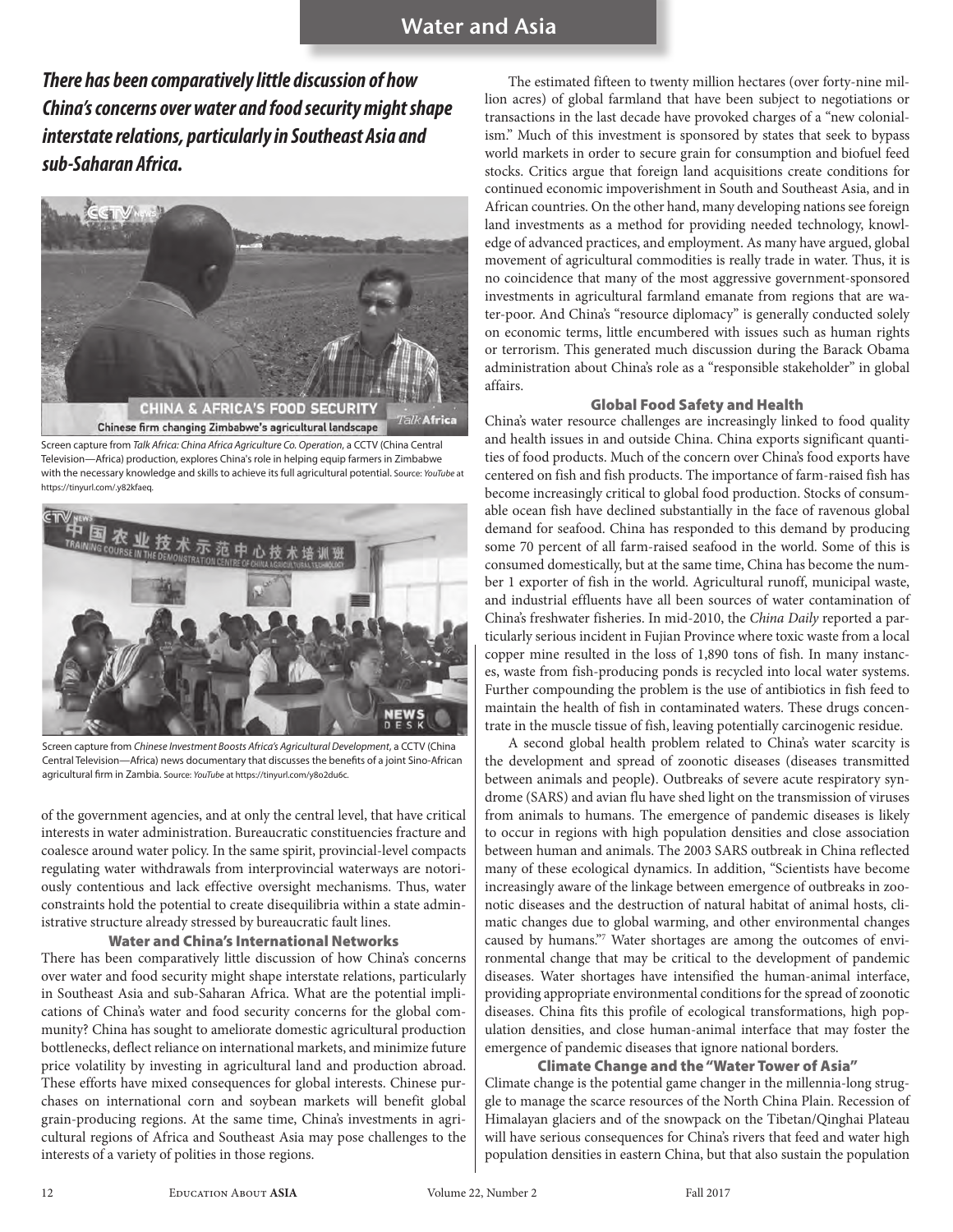

and economies of South and Southeast Asia. During the past decade, the state channeled substantial money to research institutions like the Academy of Sciences to forecast the potential consequences of climate change. Of particular concern in this research agenda is the fate of precipitation, glaciers, and snowpack on the Tibet/Qinghai Plateau. The melt from glaciers and annual snowfall from the region feed rivers that serve 47 percent of the world's people. There is little agreement on the precise outcomes of climate change, but a growing body of Chinese and international research suggests that the Himalayan region will be substantially affected by rising temperatures. Greater runoff will initially generate increased flows that will augment water supplies, but over the long term, runoff will decrease and other potential consequences of climate change, such as reduced precipitation in the Yellow River Valley and North China Plain, will intensify water scarcity. According to a 2007 Chinese study, Himalayan glaciers could decline by one-third by 2050 and one-half by 2090. The anticipated loss of water resources would have a negative impact on China's food production. A *China Daily* article argued that "the impact of climate change, coupled with arable land loss and water shortages, will cause a bigger grain production fluctuation and pose a threat to reaching output targets . . . China, which recorded a grain output of 530.8 million tons in 2009, plans to increase output to 550 million tons by 2020 to ensure grain security for the world's most populous country. China is likely to face an inadequate food supply by 2030, and its overall food production could fall by 23 percent by 2050."8 In addition to responses such as accelerating use of genetically modified, drought-resistant grains, China will more aggressively increase reservoir capacity on transnational waterways in southwest China.

An important reason for China to develop these Himalayan water resources is the need to address regional economic imbalances by developing the economy of western China. State leaders see hydroelectric generation as a source of cheap energy to develop Tibet and the southAerial view of the Eastern Himalayas. The picture covers Nepal, India, and China, and lies in the Kangchenjunga Transboundary Area. Source: *The International Centre for Integrated Mountain Development*, photo by Asha Kaji Thaku, at http://lib.icimod.org/record/29598.

## *An important reason for China to develop these Himalayan water resources is the need to address regional economic imbalances by developing the economy of western China.*

west provinces, as well as a way to send electricity to industrial centers in Guangdong Province. Both private capital markets and power generation corporations with significant state ties have capitalized on improved transportation infrastructure and technical capacities to target Himalayan rivers for the development of hydroelectric facilities. Aside from their relative distance from population and industrial centers, one could not find better prospects for power generation than these rivers. Rising high out of the Tibetan Plateau, the steep gradient of these rivers provides hydroelectric potential unmatched in China. As of 2007, there were over 200 dams that were under construction, or in planning stages, in southwest China.